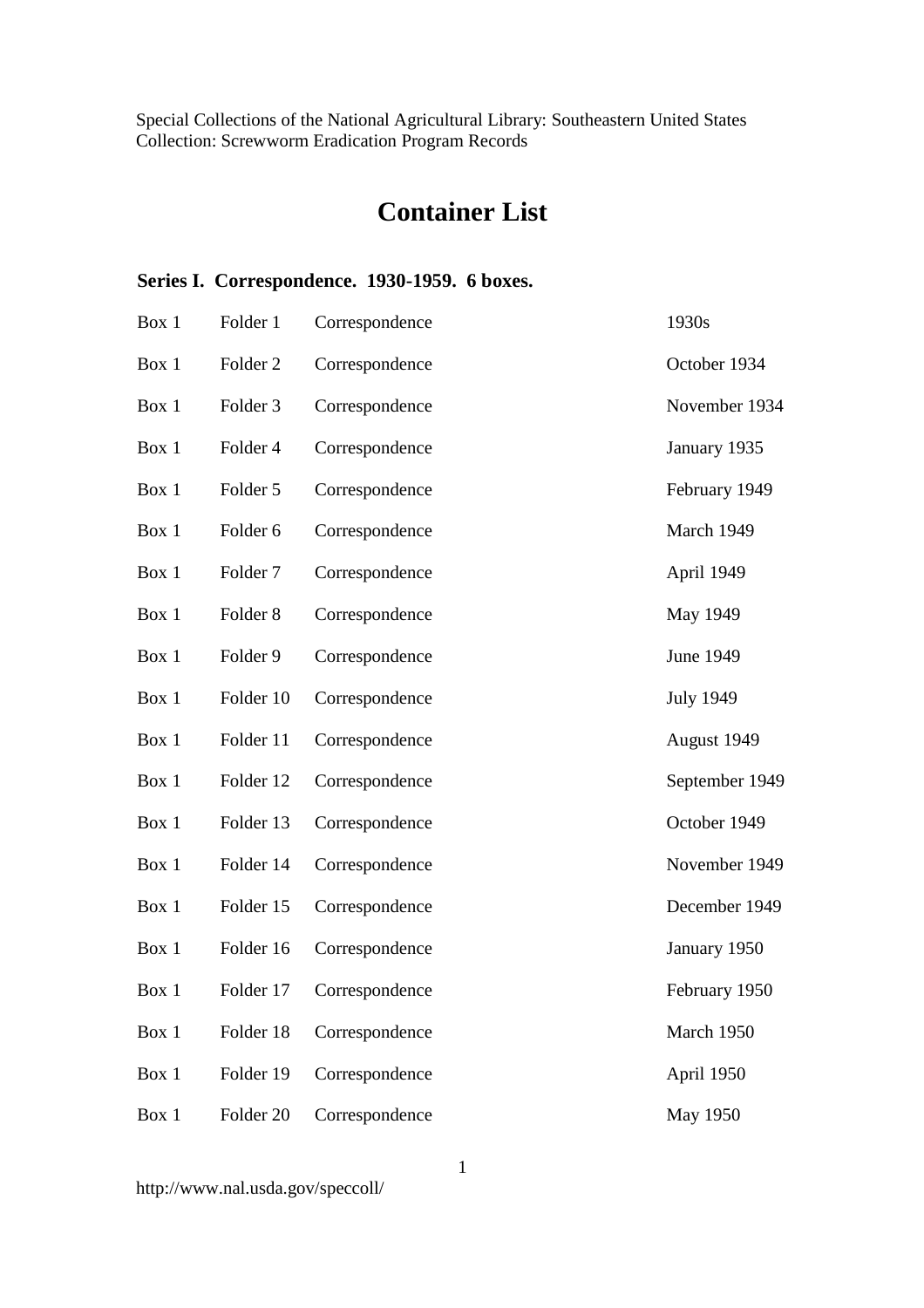| Box 1 | Folder 21            | Correspondence | June 1950              |
|-------|----------------------|----------------|------------------------|
| Box 1 | Folder <sub>22</sub> | Correspondence | <b>July 1950</b>       |
| Box 1 | Folder <sub>23</sub> | Correspondence | August 1950            |
| Box 1 | Folder 24            | Correspondence | September 1950         |
| Box 1 | Folder <sub>25</sub> | Correspondence | October 1950           |
| Box 1 | Folder 26            | Correspondence | November 1950          |
| Box 1 | Folder 27            | Correspondence | December 1950          |
| Box 1 | Folder <sub>28</sub> | Correspondence | January 4-5,<br>1951   |
| Box 1 | Folder 29            | Correspondence | January 8-13,<br>1951  |
| Box 1 | Folder 30            | Correspondence | January 15,<br>1951    |
| Box 1 | Folder 31            | Correspondence | January 16-21,<br>1951 |
| Box 1 | Folder 32            | Correspondence | January 22-28,<br>1951 |
| Box 1 | Folder 33            | Correspondence | February 1951          |
| Box 1 | Folder 34            | Correspondence | March 2-8, 1951        |
| Box 1 | Folder 35            | Correspondence | March 9-29,<br>1951    |
| Box 1 | Folder 36            | Correspondence | April 1951             |
| Box 1 | Folder 37            | Correspondence | May 1-3, 1951          |
| Box 1 | Folder 38            | Correspondence | May 4-11, 1951         |
| Box 1 | Folder 39            | Correspondence | May15-30, 1951         |
| Box 2 | Folder 40            | Correspondence | June 1951              |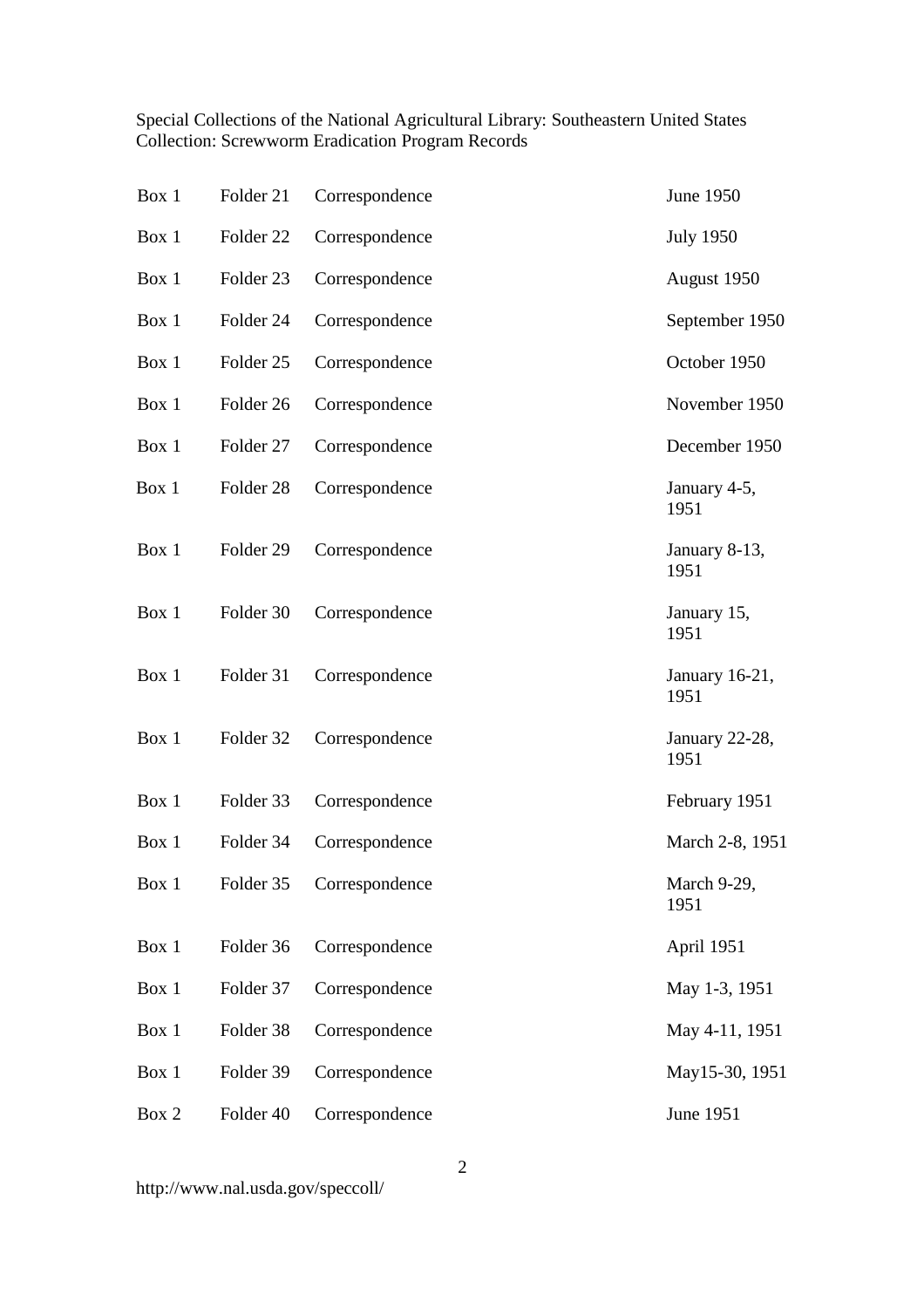| Box 2 | Folder 41 | Correspondence                                      | July 5-17, 1951           |
|-------|-----------|-----------------------------------------------------|---------------------------|
| Box 2 | Folder 42 | Correspondence                                      | July 23-27, 1951          |
| Box 2 | Folder 43 | Correspondence                                      | August 1951               |
| Box 2 | Folder 44 | Correspondence                                      | September 5-10,<br>1951   |
| Box 2 | Folder 45 | Correspondence                                      | September 11-<br>27, 1951 |
| Box 2 | Folder 46 | Correspondence (See Oversize Box 10,<br>Folder 357) | October 1-5,<br>1951      |
| Box 2 | Folder 47 | Correspondence                                      | October 7-10,<br>1951     |
| Box 2 | Folder 48 | Correspondence                                      | October 11-15,<br>1951    |
| Box 2 | Folder 49 | Correspondence                                      | October 16-31,<br>1951    |
| Box 2 | Folder 50 | Correspondence                                      | November 1-6,<br>1951     |
| Box 2 | Folder 51 | Correspondence                                      | November 9-21,<br>1951    |
| Box 2 | Folder 52 | Correspondence                                      | November 23-<br>30, 1951  |
| Box 2 | Folder 53 | Correspondence                                      | December 1-8,<br>1951     |
| Box 2 | Folder 54 | Correspondence                                      | December 10-<br>31, 1951  |
| Box 2 | Folder 55 | Correspondence                                      | January 1952              |
| Box 2 | Folder 56 | Correspondence                                      | February 1952             |
| Box 2 | Folder 57 | Correspondence                                      | March 1952                |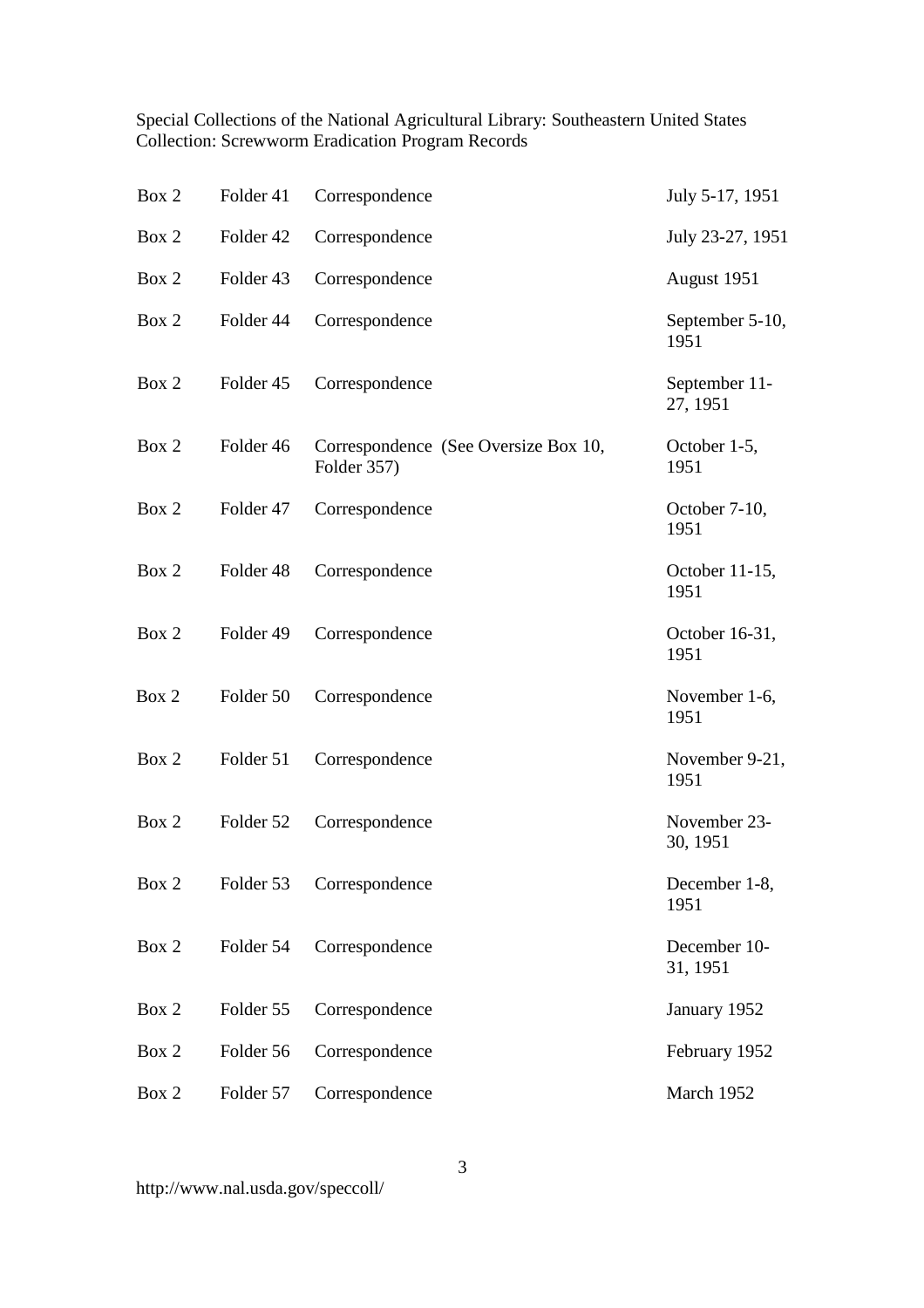| Box 2 | Folder 58            | Correspondence | April 1952            |
|-------|----------------------|----------------|-----------------------|
| Box 2 | Folder 59            | Correspondence | May 1952              |
| Box 2 | Folder <sub>60</sub> | Correspondence | June 1952             |
| Box 2 | Folder 61            | Correspondence | August 1952           |
| Box 2 | Folder <sub>62</sub> | Correspondence | September 1952        |
| Box 2 | Folder <sub>63</sub> | Correspondence | October 1952          |
| Box 2 | Folder <sub>64</sub> | Correspondence | November 1952         |
| Box 2 | Folder <sub>65</sub> | Correspondence | December 1952         |
| Box 2 | Folder <sub>66</sub> | Correspondence | January 1953          |
| Box 2 | Folder 67            | Correspondence | February 1953         |
| Box 2 | Folder <sub>68</sub> | Correspondence | March 1955            |
| Box 2 | Folder <sub>69</sub> | Correspondence | April 1955            |
| Box 3 | Folder 70            | Correspondence | May 1953              |
| Box 3 | Folder 71            | Correspondence | June 1953             |
| Box 3 | Folder <sub>72</sub> | Correspondence | <b>July 1953</b>      |
| Box 3 | Folder <sub>73</sub> | Correspondence | August 5-18,<br>1953  |
| Box 3 | Folder 74            | Correspondence | August 19-31,<br>1953 |
| Box 3 | Folder 75            | Correspondence | September 1953        |
| Box 3 | Folder 76            | Correspondence | October 1953          |
| Box 3 | Folder 77            | Correspondence | November 1953         |
| Box 3 | Folder <sub>78</sub> | Correspondence | December 1953         |
| Box 3 | Folder 79            | Correspondence | [1953]                |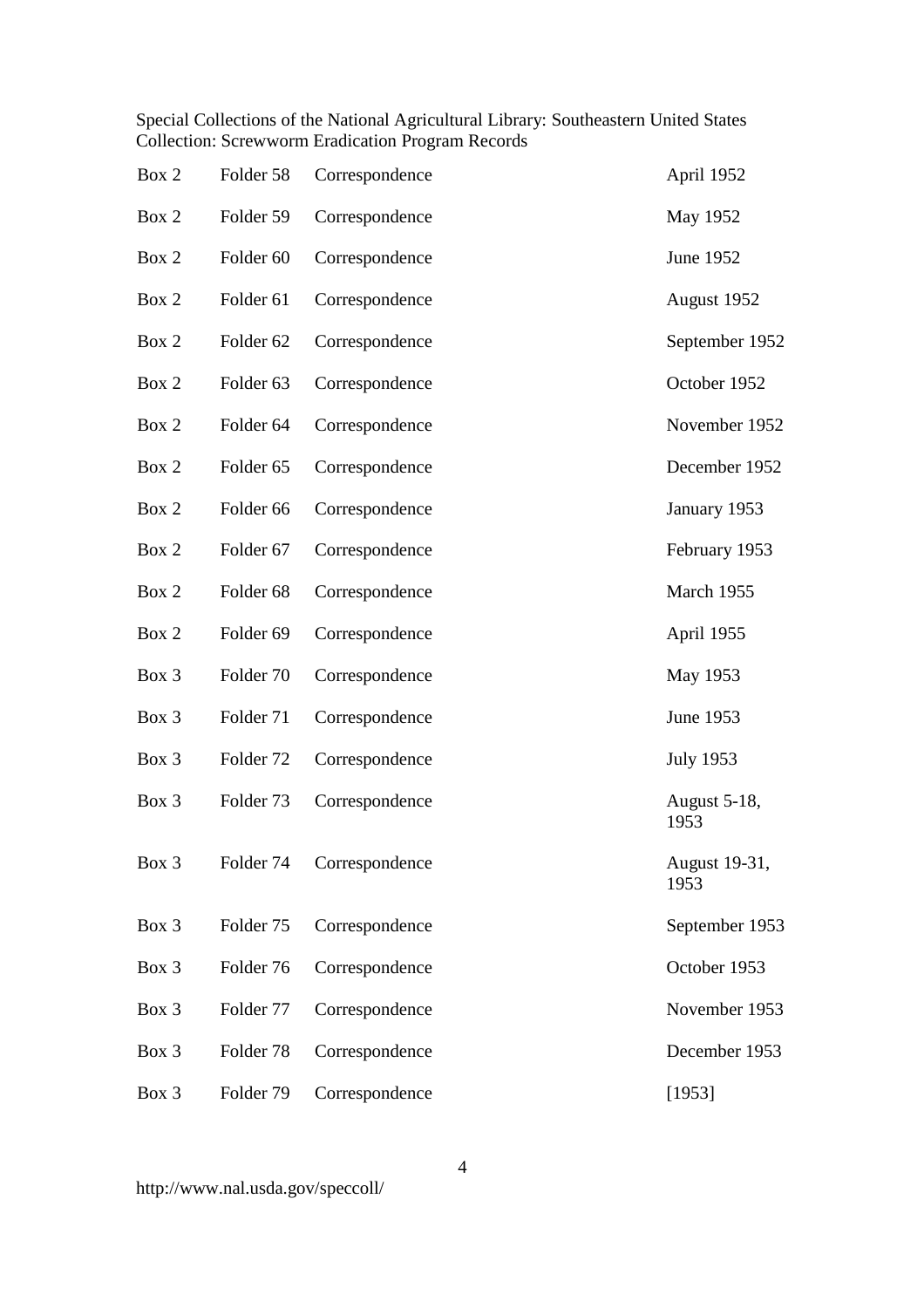| Box 3 | Folder <sub>80</sub> | Correspondence | January 4-12,<br>1954  |
|-------|----------------------|----------------|------------------------|
| Box 3 | Folder 81            | Correspondence | January 13-29,<br>1954 |
| Box 3 | Folder <sub>82</sub> | Correspondence | February 1954          |
| Box 3 | Folder 83            | Correspondence | March 1954             |
| Box 3 | Folder <sub>84</sub> | Correspondence | April 1954             |
| Box 3 | Folder <sub>85</sub> | Correspondence | May 1-8, 1954          |
| Box 3 | Folder <sub>86</sub> | Correspondence | May 10-28,<br>1954     |
| Box 3 | Folder 87            | Correspondence | June 1-14, 1954        |
| Box 3 | Folder <sub>88</sub> | Correspondence | June 14-28,<br>1954    |
| Box 3 | Folder <sub>89</sub> | Correspondence | <b>July 1954</b>       |
| Box 4 | Folder 90            | Correspondence | August 1954            |
| Box 4 | Folder 91            | Correspondence | September 1954         |
| Box 4 | Folder 92            | Correspondence | October 4-18,<br>1954  |
| Box 4 | Folder 93            | Correspondence | October 19-29,<br>1954 |
| Box 4 | Folder 94            | Correspondence | November 1954          |
| Box 4 | Folder 95            | Correspondence | December 1954          |
| Box 4 | Folder 96            | Correspondence | 1954                   |
| Box 4 | Folder 97            | Correspondence | January 1955           |
| Box 4 | Folder 98            | Correspondence | February 1955          |
| Box 4 | Folder 99            | Correspondence | March 2-15,<br>1955    |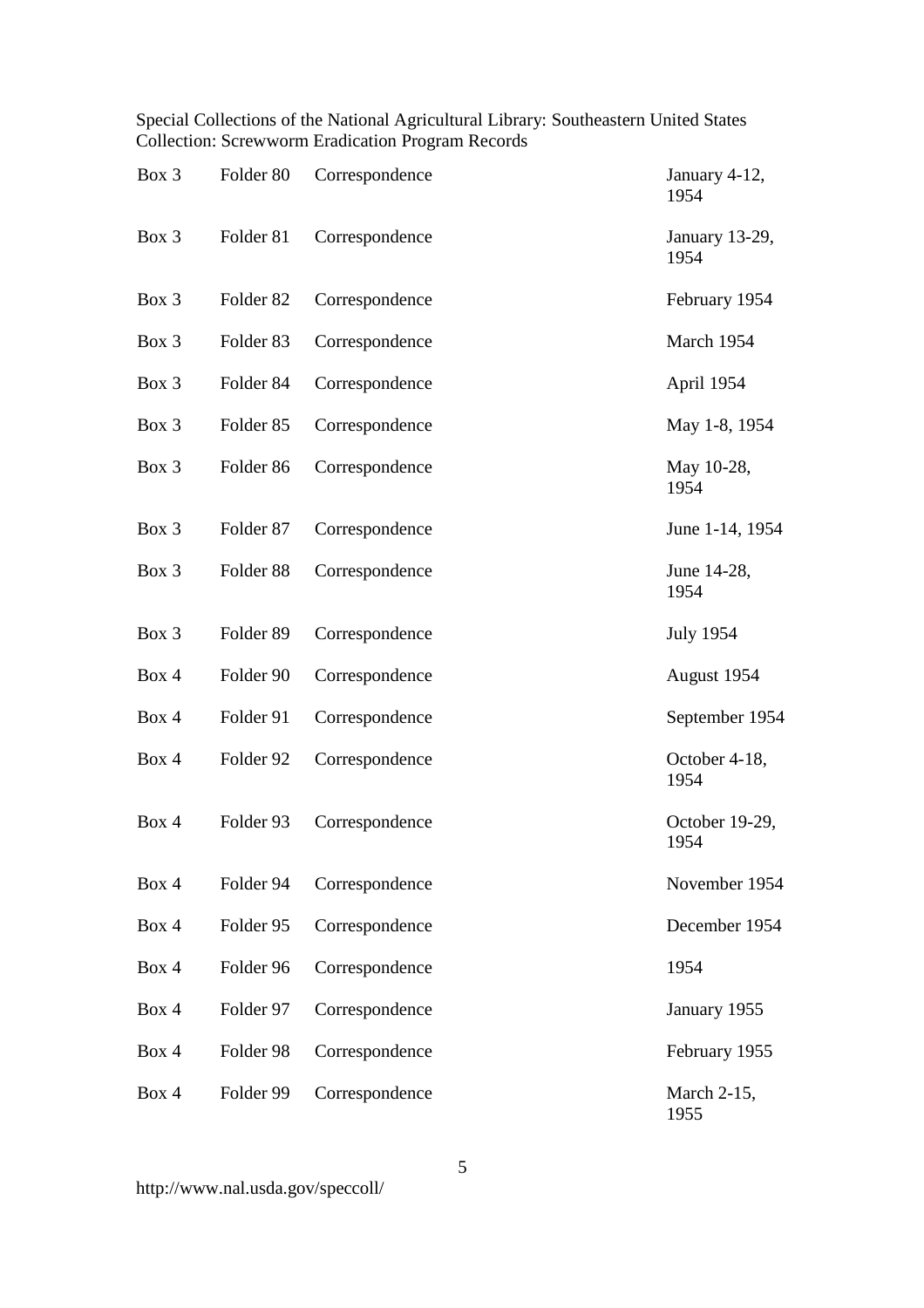| Box 4 |            | Folder 100 Correspondence | March 18, 1955       |
|-------|------------|---------------------------|----------------------|
| Box 4 |            | Folder 101 Correspondence | March 21-30,<br>1955 |
| Box 4 |            | Folder 102 Correspondence | April 1955           |
| Box 4 |            | Folder 103 Correspondence | May 1955             |
| Box 4 |            | Folder 104 Correspondence | June 1955            |
| Box 4 | Folder 105 | Correspondence            | <b>July 1955</b>     |
| Box 4 |            | Folder 106 Correspondence | August 1955          |
| Box 4 | Folder 107 | Correspondence            | September 1955       |
| Box 4 | Folder 108 | Correspondence            | October 1955         |
| Box 4 | Folder 109 | Correspondence            | November 1955        |
| Box 4 | Folder 110 | Correspondence            | December 1955        |
| Box 4 | Folder 111 | Correspondence            | January 1956         |
| Box 4 | Folder 112 | Correspondence            | February 1956        |
| Box 4 | Folder 113 | Correspondence            | March 1956           |
| Box 4 | Folder 114 | Correspondence            | April 1956           |
| Box 4 |            | Folder 115 Correspondence | May 1956             |
| Box 5 |            | Folder 116 Correspondence | June 1956            |
| Box 5 | Folder 117 | Correspondence            | July 1-13, 1956      |
| Box 5 | Folder 118 | Correspondence            | July 16-18, 1956     |
| Box 5 | Folder 119 | Correspondence            | July 10-31, 1956     |
| Box 5 | Folder 120 | Correspondence            | August 1956          |
| Box 5 | Folder 121 | Correspondence            | September 1956       |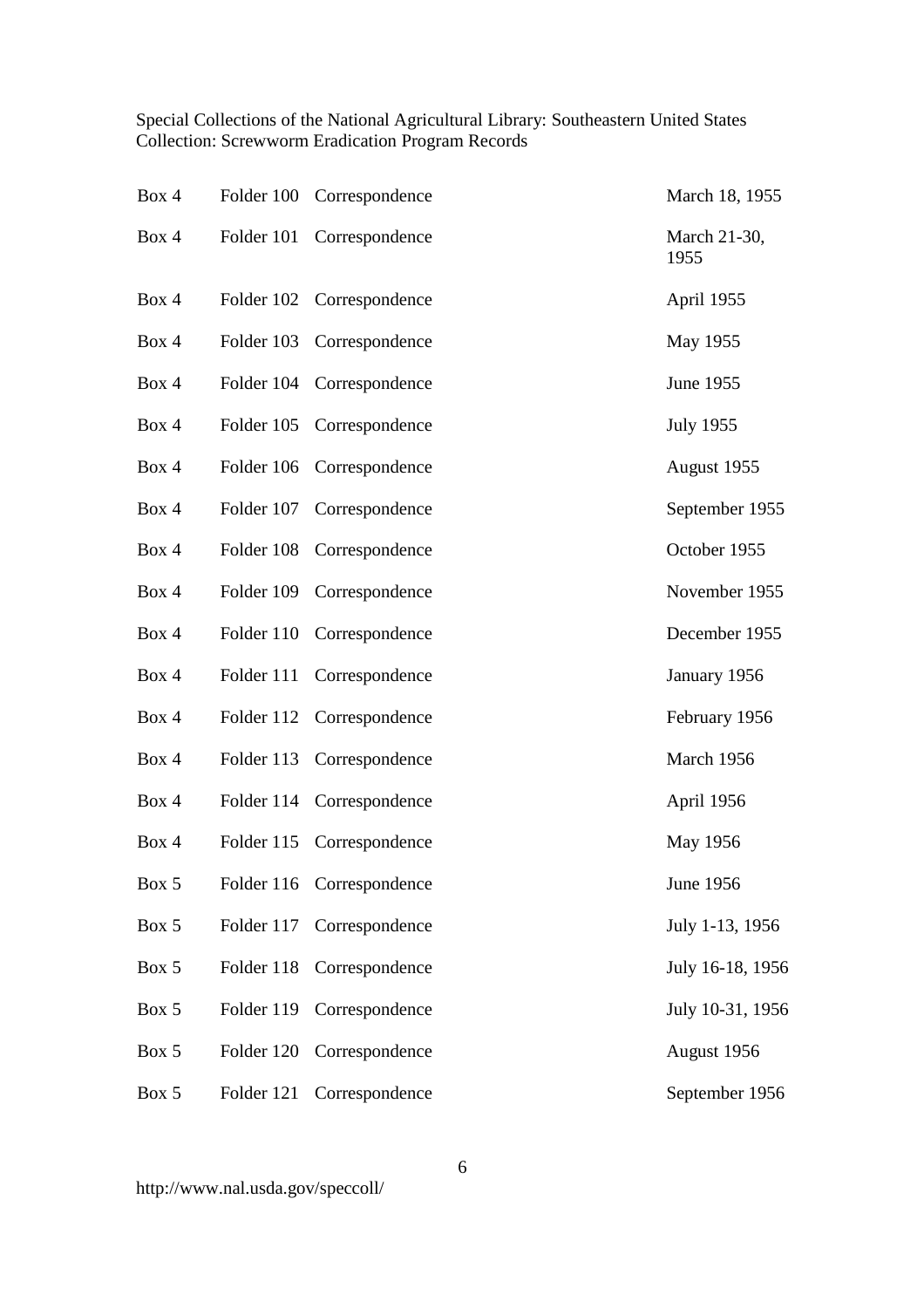| Box 5 |            | Folder 122 Correspondence | October 1-10,<br>1956    |
|-------|------------|---------------------------|--------------------------|
| Box 5 |            | Folder 123 Correspondence | October 10-19,<br>1956   |
| Box 5 |            | Folder 124 Correspondence | November 1-28,<br>1956   |
| Box 5 |            | Folder 125 Correspondence | November 29-<br>30, 1956 |
| Box 5 |            | Folder 126 Correspondence | December 1956            |
| Box 5 |            | Folder 127 Correspondence | January 1-16,<br>1957    |
| Box 5 |            | Folder 128 Correspondence | January 18-30,<br>1957   |
| Box 5 |            | Folder 129 Correspondence | February 1957            |
| Box 5 |            | Folder 130 Correspondence | March 1-15,<br>1957      |
| Box 5 |            | Folder 131 Correspondence | March 25-30,<br>1957     |
| Box 5 |            | Folder 132 Correspondence | April 1957               |
| Box 5 | Folder 133 | Correspondence            | May 1-10, 1957           |
| Box 5 |            | Folder 134 Correspondence | May 14-28,<br>1957       |
| Box 5 | Folder 135 | Correspondence            | June 1957                |
| Box 5 | Folder 136 | Correspondence            | <b>July 1957</b>         |
| Box 5 | Folder 137 | Correspondence            | August 1957              |
| Box 5 | Folder 138 | Correspondence            | September 1957           |
| Box 5 | Folder 139 | Correspondence            | October 1957             |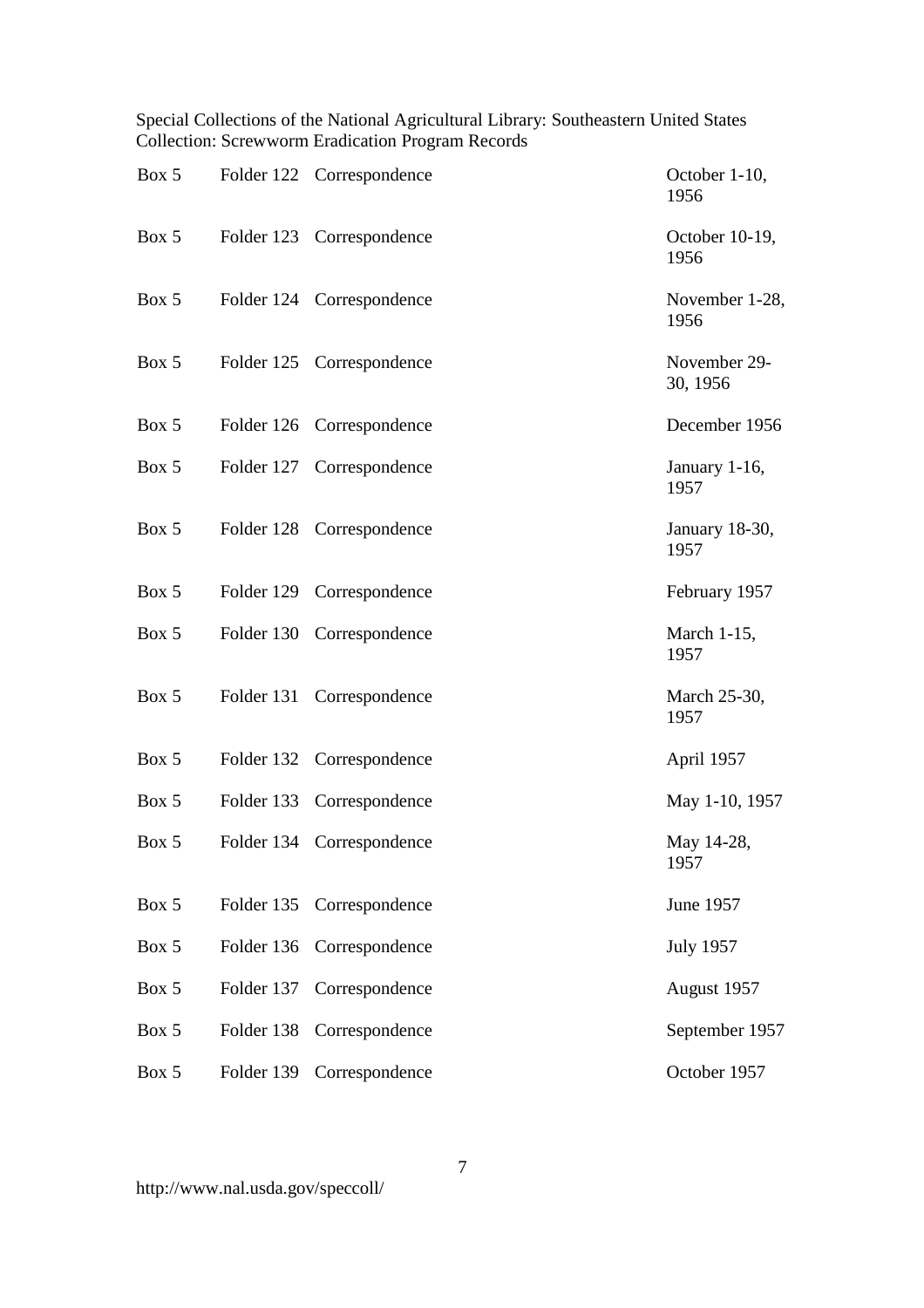| Box 5 |            | Folder 140 Correspondence | November 1-13,<br>1957   |
|-------|------------|---------------------------|--------------------------|
| Box 5 | Folder 141 | Correspondence            | November 18-<br>29, 1957 |
| Box 5 |            | Folder 142 Correspondence | December 1957            |
| Box 5 |            | Folder 143 Correspondence | January 1958             |
| Box 6 |            | Folder 144 Correspondence | February 1958            |
| Box 6 | Folder 145 | Correspondence            | March 1958               |
| Box 6 | Folder 146 | Correspondence            | April 1958               |
| Box 6 | Folder 147 | Correspondence            | May 1958                 |
| Box 6 | Folder 148 | Correspondence            | June 1958                |
| Box 6 | Folder 149 | Correspondence            | <b>July 1958</b>         |
| Box 6 | Folder 150 | Correspondence            | August 1958              |
| Box 6 | Folder 151 | Correspondence            | September 1958           |
| Box 6 | Folder 152 | Correspondence            | October 1958             |
| Box 6 | Folder 153 | Correspondence            | November 1958            |
| Box 6 | Folder 154 | Correspondence            | December 1958            |
| Box 6 |            | Folder 155 Correspondence | January 1959             |
| Box 6 |            | Folder 156 Correspondence | February 1959            |
| Box 6 | Folder 157 | Correspondence            | March 1-10,<br>1959      |
| Box 6 |            | Folder 158 Correspondence | March 12-24,<br>1959     |
| Box 6 |            | Folder 159 Correspondence | April 1959               |
| Box 6 | Folder 160 | Correspondence            | May 1959                 |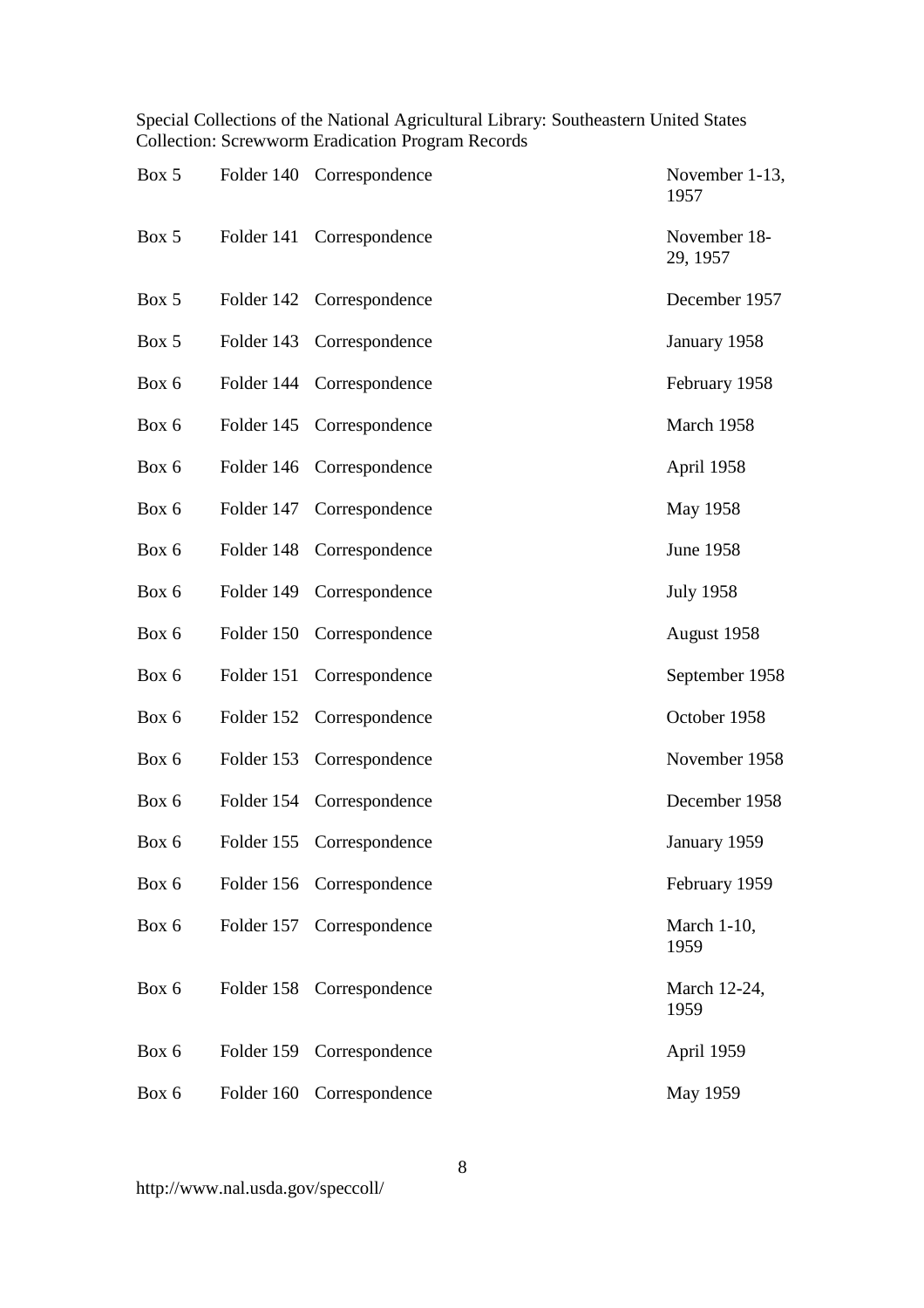| Box 6 | Folder 161 Correspondence | June 1959        |
|-------|---------------------------|------------------|
| Box 6 | Folder 162 Correspondence | July 1-15, 1959  |
| Box 6 | Folder 163 Correspondence | July 17-30, 1959 |
| Box 6 | Folder 164 Correspondence | August 1959      |
| Box 6 | Folder 165 Correspondence | September 1959   |
| Box 6 | Folder 166 Correspondence | October 1959     |
| Box 6 | Folder 167 Correspondence | November 1959    |
| Box 6 | Folder 168 Correspondence | December 1959    |

# **Series II. Reports. 1932-1959. 3 boxes**

### **Series II.A. Eradication Program Data. 1934-1959.**

| Box 7 |            | Folder 169 Mississippi County Data                                                        | 1934           |
|-------|------------|-------------------------------------------------------------------------------------------|----------------|
| Box 7 | Folder 170 | <b>Tables From Walter Russell Ranch</b><br>(See Oversize Box 10, Folder 358)              | 1938           |
| Box 7 | Folder 171 | States Contributions to Screwworm Survey,<br>1946                                         | 1946           |
| Box 7 |            | Folder 172 Beef Livers Versus Figs as an Attractant for<br>Controlling the Screw-worm Fly | September 1950 |
| Box 7 | Folder 173 | Film Badge Service Radiation Dosage Report                                                | January 1952   |
| Box 7 | Folder 174 | Summary of Egg Masses Collected<br>1952                                                   | January-March  |
| Box 7 | Folder 175 | Weekly Report – Sanibel, Florida                                                          | January 1952   |
| Box 7 |            | Folder 176 Weekly Report – Sanibel, Florida                                               | February 1952  |
| Box 7 | Folder 177 | Screw Worm Investigation in Domestic<br>Animals                                           | February 1952  |
| Box 7 |            | Folder 178 Weekly Report – Sanibel, Florida                                               | March 1952     |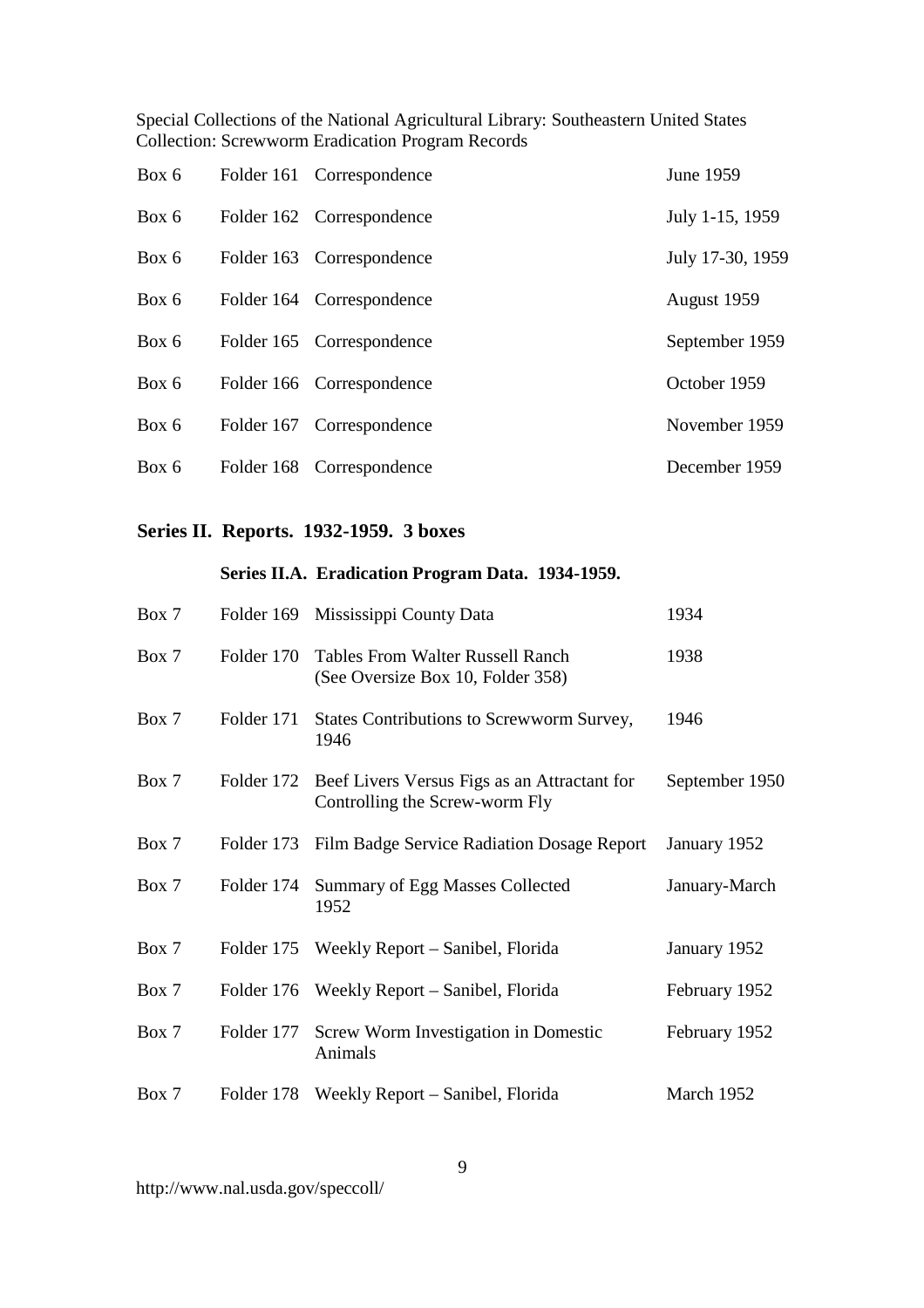| Box 7 |            | Folder 179 Weekly Report - Sanibel, Florida                                                                                           | April 1952            |
|-------|------------|---------------------------------------------------------------------------------------------------------------------------------------|-----------------------|
| Box 7 |            | Folder 180 Film Badge Service Radiation Dosage Report                                                                                 | April-October<br>1952 |
| Box 7 | Folder 181 | Weekly Report – Sanibel, Florida                                                                                                      | May 1952              |
| Box 7 | Folder 182 | <b>Florida Fly Trap Catches</b>                                                                                                       | November 1952         |
| Box 7 | Folder 183 | Weekly Report – Sanibel, Florida                                                                                                      | January 1953          |
| Box 7 | Folder 184 | Weekly Report – Sanibel, Florida                                                                                                      | February 1953         |
| Box 7 | Folder 185 | Weekly Report – Sanibel, Florida                                                                                                      | March 1953            |
| Box 7 | Folder 186 | Weekly Report – Sanibel, Florida                                                                                                      | April 1953            |
| Box 7 | Folder 187 | Weekly Report – Sanibel, Florida                                                                                                      | May 1953              |
| Box 7 | Folder 188 | Callitroga Hominivorax Egg Collections From 1953<br>Wounds of Infested Goats in Trenton, Florida<br>(See Oversize Box 10, Folder 359) |                       |
| Box 7 | Folder 189 | Percent Mortality on Days Indicated: Initial<br>Irradiation with New Source, Egged 17 Days<br><b>After Treatment</b>                  | February 1954         |
| Box 7 | Folder 190 | Weekly Report – Curacao                                                                                                               | April 1954            |
| Box 7 | Folder 191 | <b>Shipment Reports</b>                                                                                                               | April 1954            |
| Box 7 |            | Folder 192 Weekly Report – Curacao                                                                                                    | May 1954              |
| Box 7 |            | Folder 193 Weekly Report - Curacao                                                                                                    | June 1954             |
| Box 7 |            | Folder 194 Weekly Report – Curacao                                                                                                    | <b>July 1954</b>      |
| Box 7 | Folder 195 | Weekly Report – Curacao                                                                                                               | August 1954           |
| Box 7 | Folder 196 | Weekly Report – Curacao                                                                                                               | September 1954        |
| Box 7 | Folder 197 | Weekly Report – Curacao                                                                                                               | October 1954          |
| Box 7 | Folder 198 | Weekly Report – Curacao                                                                                                               | November 1954         |
| Box 7 | Folder 199 | Weekly Report – Curacao                                                                                                               | December 1954         |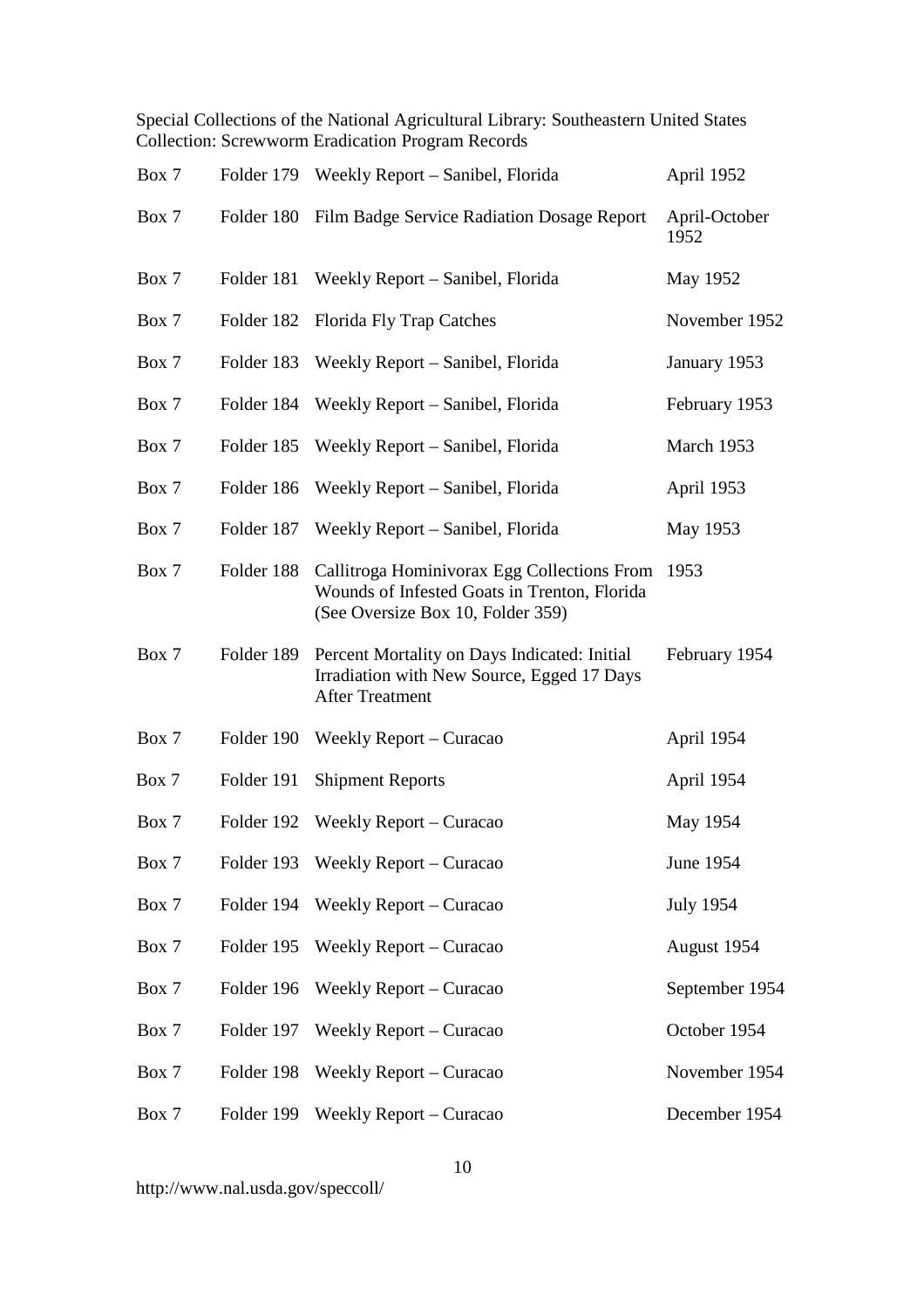| Box 7 |            | Folder 200 Report: Sterilization Test, Orlando                                                                  | 1954             |
|-------|------------|-----------------------------------------------------------------------------------------------------------------|------------------|
| Box 7 | Folder 201 | Curacao – Rainfall, Emergence, Sterility,<br>Shipments, Release Data                                            | 1954             |
| Box 7 | Folder 202 | Weekly Report – Curacao                                                                                         | January 1955     |
| Box 7 | Folder 203 | Counties of Florida: Area and Screw-worm<br>Hosts                                                               | March 1956       |
| Box 7 | Folder 204 | Attractant Tests Conducted at Captiva Island,<br>Florida, May 12-18, 1956                                       | May 1956         |
| Box 7 | Folder 205 | <b>Attractant and Larval Media Tests</b>                                                                        | May 1956         |
| Box 7 | Folder 206 | Production of Egging Stock                                                                                      | June 1956        |
| Box 7 | Folder 207 | Decay of 70 Curie Cobalt-60 Source                                                                              | <b>July 1956</b> |
| Box 7 | Folder 208 | Screw-worm                                                                                                      | <b>July 1956</b> |
| Box 7 | Folder 209 | <b>Screwworm Fly Trap Collections</b>                                                                           | October 1956     |
| Box 7 | Folder 210 | <b>Egg Mass Collections</b>                                                                                     | October 1956     |
| Box 7 | Folder 211 | Influency of Frequency of Sifting, Holding<br>Temperature and Concentration on Pupation<br>of Screw-worm Larvae | November 1956    |
| Box 7 | Folder 212 | Report on Clewiston Field Test Egg Mass<br>Collections                                                          | November 1956    |
| Box 7 |            | Folder 213 Clewiston Field Test                                                                                 | November 1956    |
| Box 7 |            | Folder 214 Weekly Report [Florida]                                                                              | June 1957        |
| Box 7 | Folder 215 | <b>Weekly Report [Florida]</b>                                                                                  | <b>July 1957</b> |
| Box 7 | Folder 216 | <b>Weekly Report [Florida]</b>                                                                                  | August 1957      |
| Box 7 | Folder 217 | Screw-worm Case Incidence                                                                                       | September 1957   |
| Box 7 | Folder 218 | Screw-worm Case Incidence                                                                                       | October 1957     |
| Box 7 | Folder 219 | Minimum Units of Some Equipment and                                                                             | February 1958    |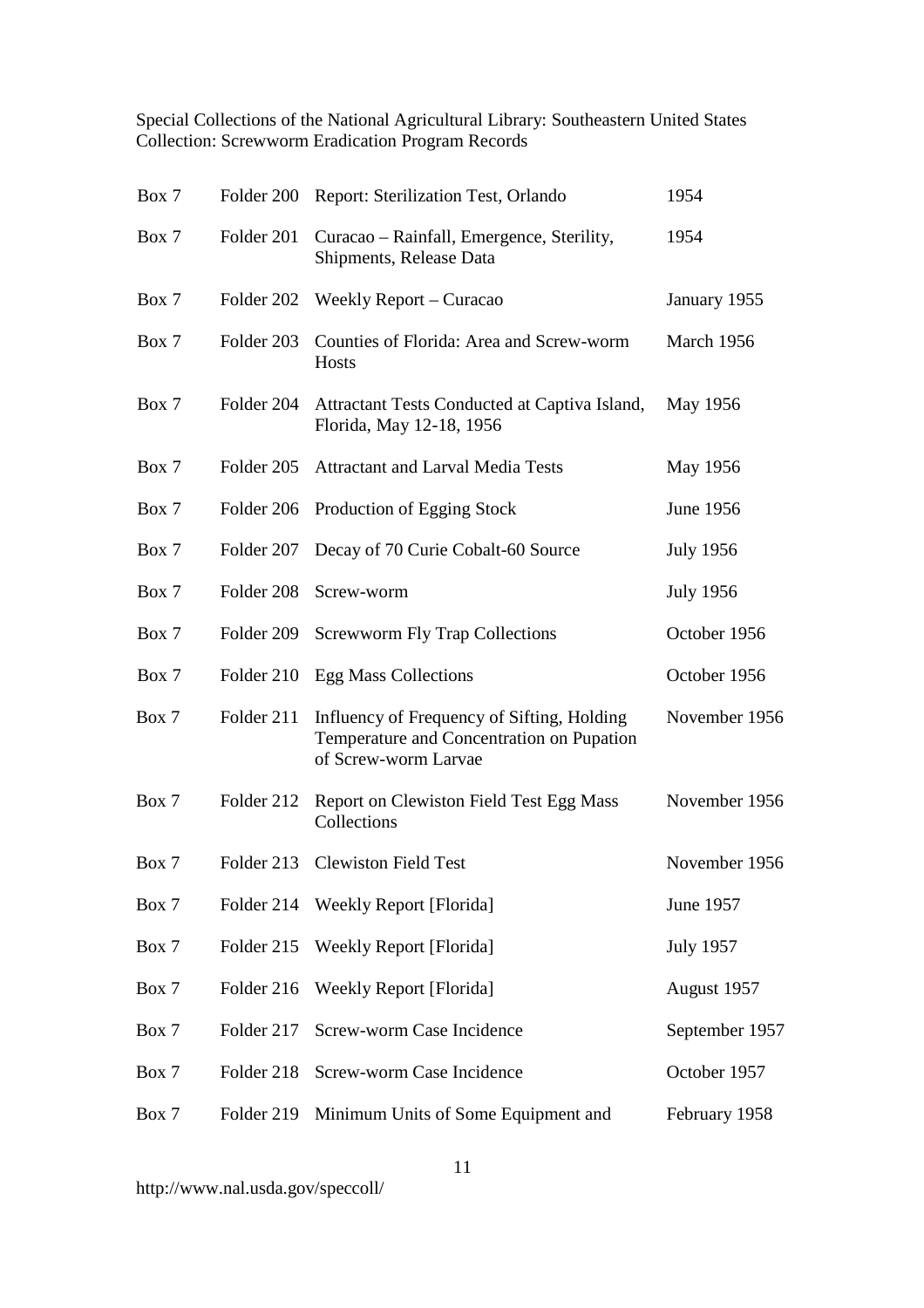|       |            | Special Collections of the National Agricultural Library: Southeastern United States<br><b>Collection: Screwworm Eradication Program Records</b> |                            |
|-------|------------|--------------------------------------------------------------------------------------------------------------------------------------------------|----------------------------|
|       |            | Materials Needed for Screw-worm<br><b>Eradication Program</b>                                                                                    |                            |
| Box 7 | Folder 220 | Tabulation of Data – Screwworm Fly<br>Production                                                                                                 | March 1959                 |
| Box 7 | Folder 221 | Present Capacity of Kerrville Screw-worm<br><b>Fly Colony</b>                                                                                    | October 1959               |
|       |            | Series II.B. Maps. 1951-1959.                                                                                                                    |                            |
| Box 8 | Folder 222 | Results of Screw-worm Survey, January 1950<br>March 1951                                                                                         | 1951                       |
| Box 8 | Folder 223 | Screw-worm Survey: Northern Limit of<br>Over-Wintering and Northern Limit of<br><b>Summer Migration</b>                                          | 1954                       |
| Box 8 |            | Folder 224 Screw-worms in the U.S., 1935-1957                                                                                                    | 1959                       |
|       |            | Series II.C. Authored Reports. 1932-1959                                                                                                         |                            |
| Box 8 |            | Folder 225 Report of Survey in Mississippi                                                                                                       | November 1932              |
| Box 8 | Folder 226 | Supervisors Reports, Screwworm Control in<br>Mississippi                                                                                         | September-<br>October 1934 |
| Box 8 | Folder 227 | Supervisors Reports, Screwworm Control in<br>Mississippi                                                                                         | October 1934               |
| Box 8 | Folder 228 | Supervisors Reports, Screwworm Control in<br>Mississippi                                                                                         | November 1934              |
| Box 8 | Folder 229 | Mississippi Screw Worm Control, Report of<br>District Supervisor, Southeast Mississippi<br>District                                              | November 1934              |
| Box 8 | Folder 230 | Final Report of the Mississippi F.E.R.A Screw November 1934<br>Worm Control, as of November 29, 1934                                             |                            |
| Box 8 | Folder 231 | C.P./F.E.R.A Screw Worm Control,<br>Mississippi District Supervisor's Reports                                                                    | November 1934              |
| Box 8 | Folder 232 | Monthly Report: Investigation of Goat Lice                                                                                                       | [December]<br>1934?]       |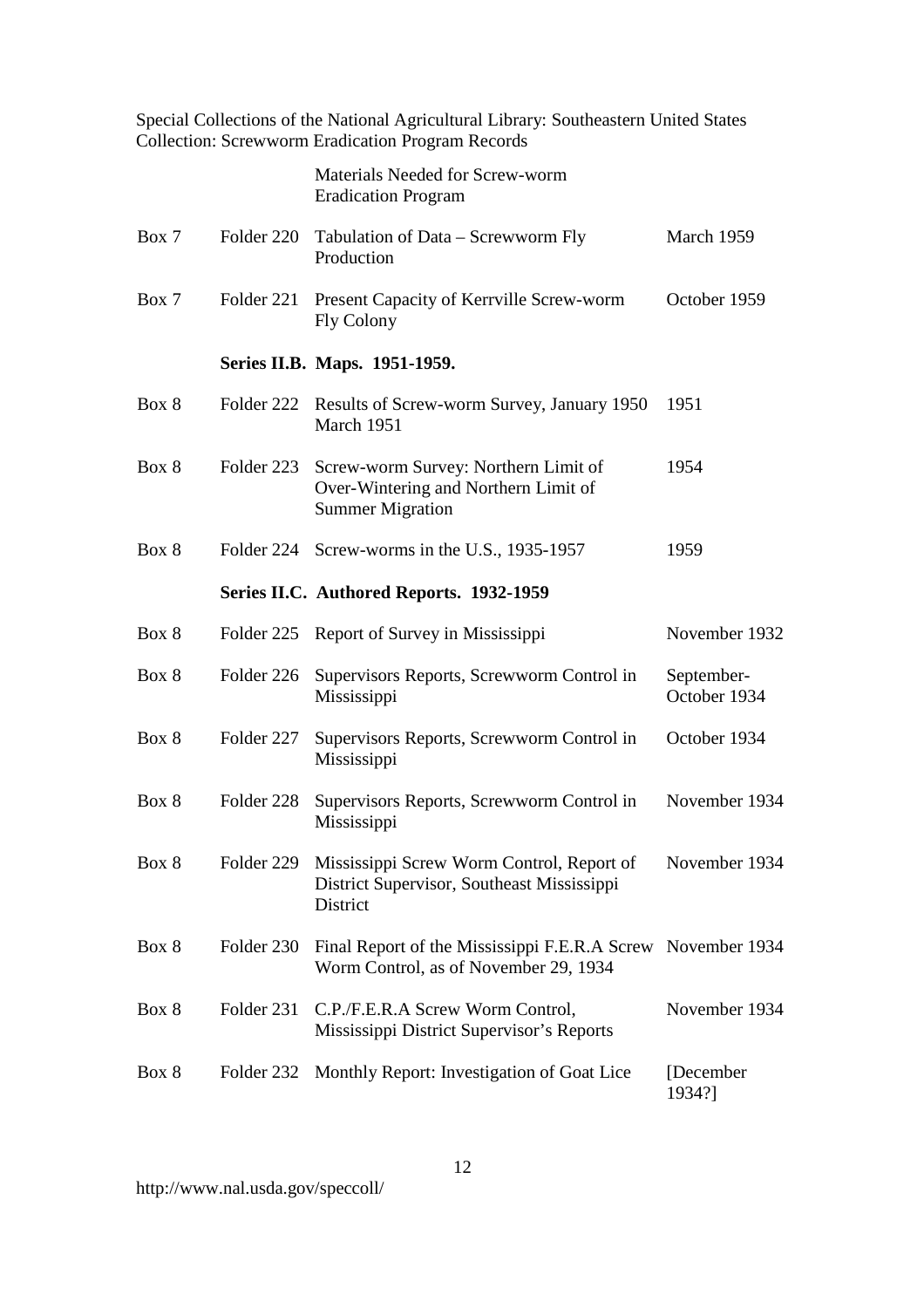| Box 8 |            | Folder 233 Screw Worm in Georgia                                                                                                                                                            | [December<br>1934?] |
|-------|------------|---------------------------------------------------------------------------------------------------------------------------------------------------------------------------------------------|---------------------|
| Box 8 | Folder 234 | Report of the Screw Worm Outbreak in<br>Alabama And Mississippi With Notes On<br>Occurance Of The Fly in Tennessee and<br>Arkansas                                                          | 1934                |
| Box 8 | Folder 235 | Report on Screwworm Control Work in the<br>Southern District of Miss.                                                                                                                       | 1934                |
| Box 8 | Folder 236 | Brief Review of Screw Worm and<br>Recommendations for Future Outbreak as<br>Based Upon 1934 Findings in Mississippi                                                                         | [1935!]             |
| Box 8 | Folder 237 | A Report of the Screwworm Infestation in<br>Western Illinois During the Summer and<br>Fall of 1935                                                                                          | [1935!]             |
| Box 8 | Folder 238 | Preparation of a Special Pine Tar Oil, SP. CR.<br>1.0GS                                                                                                                                     | June 1936           |
| Box 8 | Folder 239 | A Report on the Cases of Myiasis Occurring<br>In Western Illinois in May and June of 1936                                                                                                   | <b>July 1936</b>    |
| Box 8 | Folder 240 | Progress Report on Bone Oil Tests for Screw<br>Worm Control, Valdosta, Georgia                                                                                                              | <b>July 1936</b>    |
| Box 8 | Folder 241 | Special Report: Tests of Different Samples of<br>Pine Tar Oil on the Normal Skin and Wounds<br>of Animals                                                                                   | August 1936         |
| Box 8 |            | Folder 242 Quarterly Report: Screw Worm Control                                                                                                                                             | September 1936      |
| Box 8 | Folder 243 | A Report of a Screw Worm Survey in<br>South Georgia                                                                                                                                         | [1936!]             |
| Box 8 | Folder 244 | Special Report: Field Test of Food and<br>Drug Administration Sample No. 45248 B<br>on Mature Screw Worm ND (Cochlimyia<br>Americana C.&P.) Larvae in Wounds of<br>Goats, Valdosta, Georgia | [1936!]             |
| Box 8 | Folder 245 | Preliminary Studies with Taggette Oil,<br>Miscellaneous Report No. 1                                                                                                                        | November 1937       |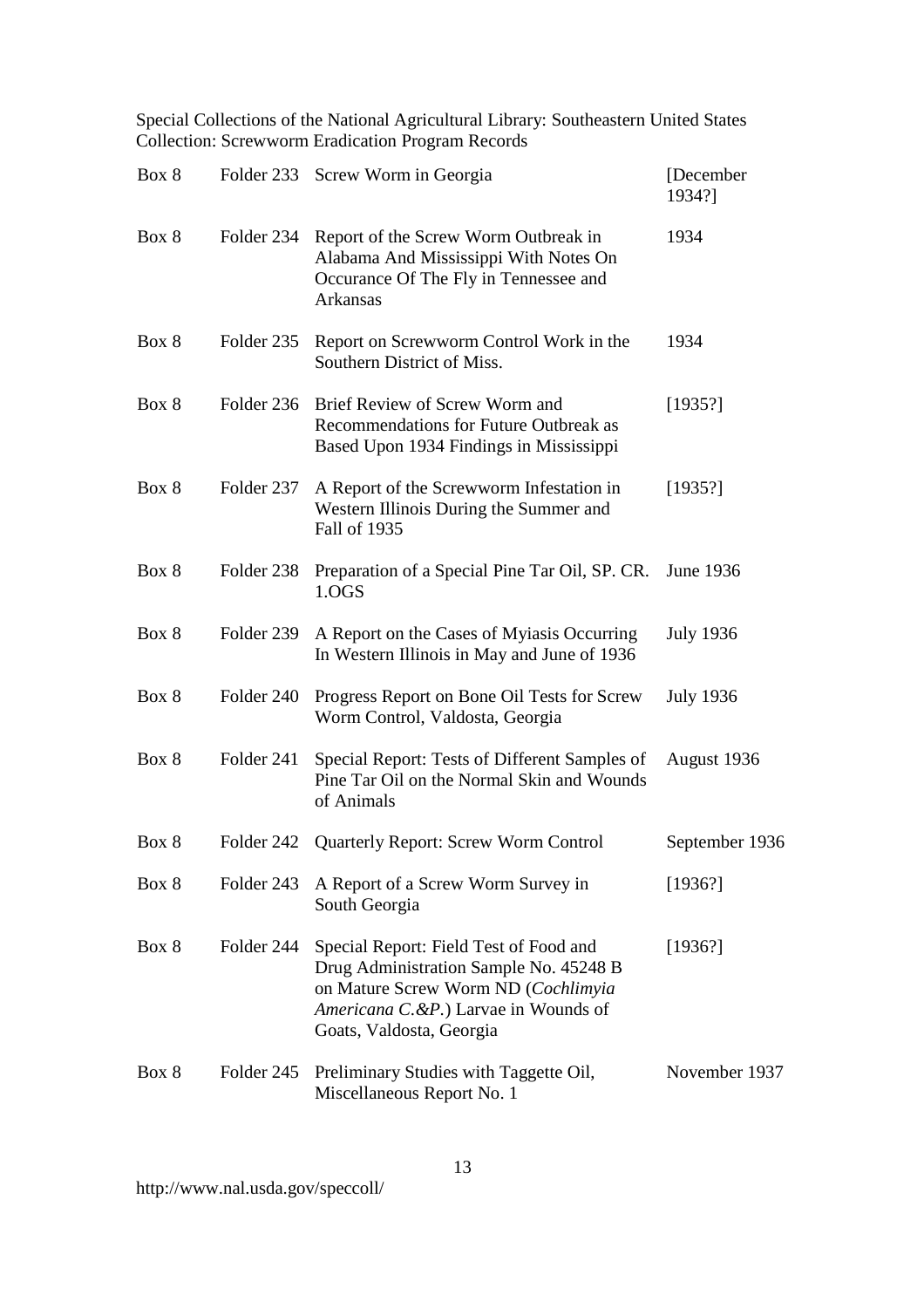| Box 8 | Folder 246 | Field Tests of Larvicides and Wound<br>Projectors of Natural Screwworm Cases,<br>Menard, Texas, 1938: A Special Report | January 1939     |
|-------|------------|------------------------------------------------------------------------------------------------------------------------|------------------|
| Box 8 | Folder 247 | Report on Survey Trip to Points in Georgia<br>and Florida, May 10-12, 1939                                             | May 1939         |
| Box 8 | Folder 248 | Report on Survey Trip to Points in South<br>Georgia, June 7-8, 1939                                                    | June 1939        |
| Box 8 | Folder 249 | <b>Suggested Screwworm Eradication Program</b><br>in the Southeast                                                     | June 1949        |
| Box 8 | Folder 250 | Screwworm Surveys in the Southeastern<br><b>States During August, 1950</b>                                             | September 1950   |
| Box 8 | Folder 251 | Screwworm Surveys in the Southeastern<br>States for the Period October 1, 1950<br>Through December 31, 1951            | December 1950    |
| Box 8 | Folder 252 | Big Stinky Fly Trap                                                                                                    | <b>July 1951</b> |
| Box 8 | Folder 253 | Screwworm Survey of the Southeastern<br>States in 1951                                                                 | March 1951       |
| Box 8 |            | Folder 254 Livestock Pest Control – Field Test Report                                                                  | August 1951      |
| Box 8 | Folder 255 | Livestock Pest Control, Monthly Report                                                                                 | November 1951    |
| Box 8 | Folder 256 | Resistance Test of Horn Flies to DDT                                                                                   | November 1951    |
| Box 8 | Folder 257 | <b>Weekly Progress Reports</b>                                                                                         | December 1951    |
| Box 8 | Folder 258 | Tabanid Survey in Louisiana                                                                                            | 1951             |
| Box 8 | Folder 259 | Progress Report, Release of Sterilized<br>Screwworm Flies on Sanibel Island, Florida                                   | January 1952     |
| Box 8 | Folder 260 | Fly Over-Wintering Areas in the Western<br>Area of the United States                                                   | March 1952       |
| Box 8 | Folder 261 | Food Processing with Electrons                                                                                         | March 1952       |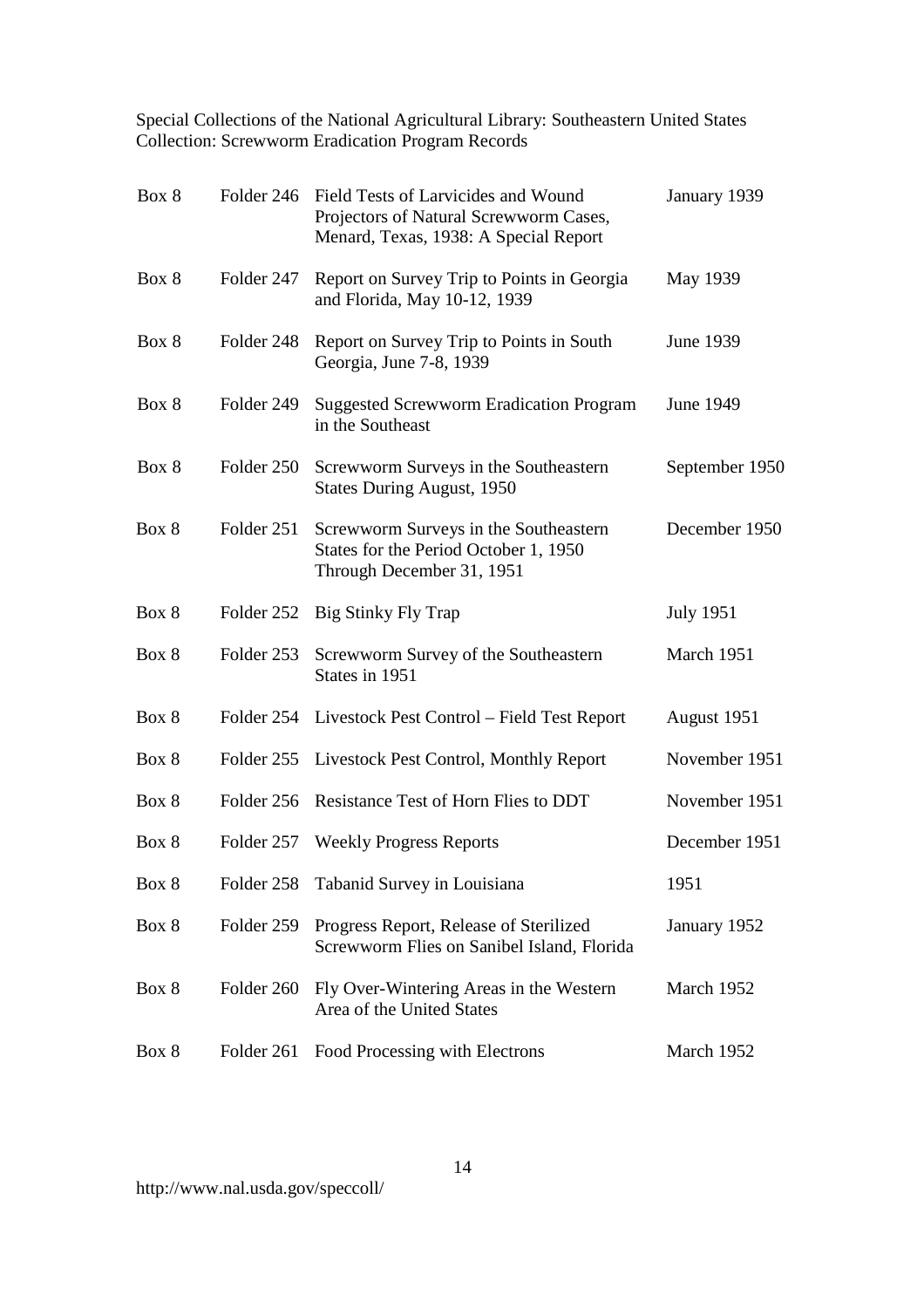| Box 8 | Folder 262 | Statement on Progress and future Plans in<br>the Research on Utilization of Atomic<br>Radiations for Controlling the Screwworm | June 1952        |
|-------|------------|--------------------------------------------------------------------------------------------------------------------------------|------------------|
| Box 8 | Folder 263 | Screwworm Survey in Nebraska                                                                                                   | September 1952   |
| Box 8 | Folder 264 | Screwworm Overwintering in the<br>Southeastern States During the 1951-<br>1952 Season (See Oversize Box 8,<br>Folder 264)      | 1952             |
| Box 8 |            | Folder 265 Davidson Chemical Corp.                                                                                             | [1952?]          |
| Box 8 | Folder 266 | Preliminary Report – Curacao                                                                                                   | June 1953        |
| Box 8 | Folder 267 | Final Report on Curacao Study                                                                                                  | <b>July 1953</b> |
| Box 8 | Folder 268 | Summary of Screwworm Sterilization<br>Research                                                                                 | 1953             |
| Box 8 | Folder 269 | Report of Curacao Visit                                                                                                        | April 1954       |
| Box 8 | Folder 270 | Screwworm Survey in the Southwest                                                                                              | <b>July 1954</b> |
| Box 8 | Folder 271 | Special Progress Report on the Experiment<br>to Eradicate Screw-worms from the Island<br>of Curacao                            | October 1954     |
| Box 8 | Folder 272 | Survival of the Screw-worm in Southeastern<br>United States During the Winter of 1953-1954                                     | 1954             |
| Box 8 | Folder 273 | Annual Screwworm Survey Report, 1953                                                                                           | 1954             |
| Box 8 |            | Folder 274 Mid-winter Screw-worm Survey in Florida,<br>January 17-26, 1955                                                     | March 1955       |
| Box 8 | Folder 275 | Screw-worm Over-wintering Survey, March<br>14-21, 1955                                                                         | March 1955       |
| Box 8 | Folder 276 | Screw-worm Survey of Palm Beach, Hendry,<br>Broward, Collier, Dade, and Monroe Counties,<br>Florida                            | May 1955         |
| Box 8 | Folder 277 | Screw-worm Survey South of Lake<br>Okeechobee, Florida                                                                         | May 1955         |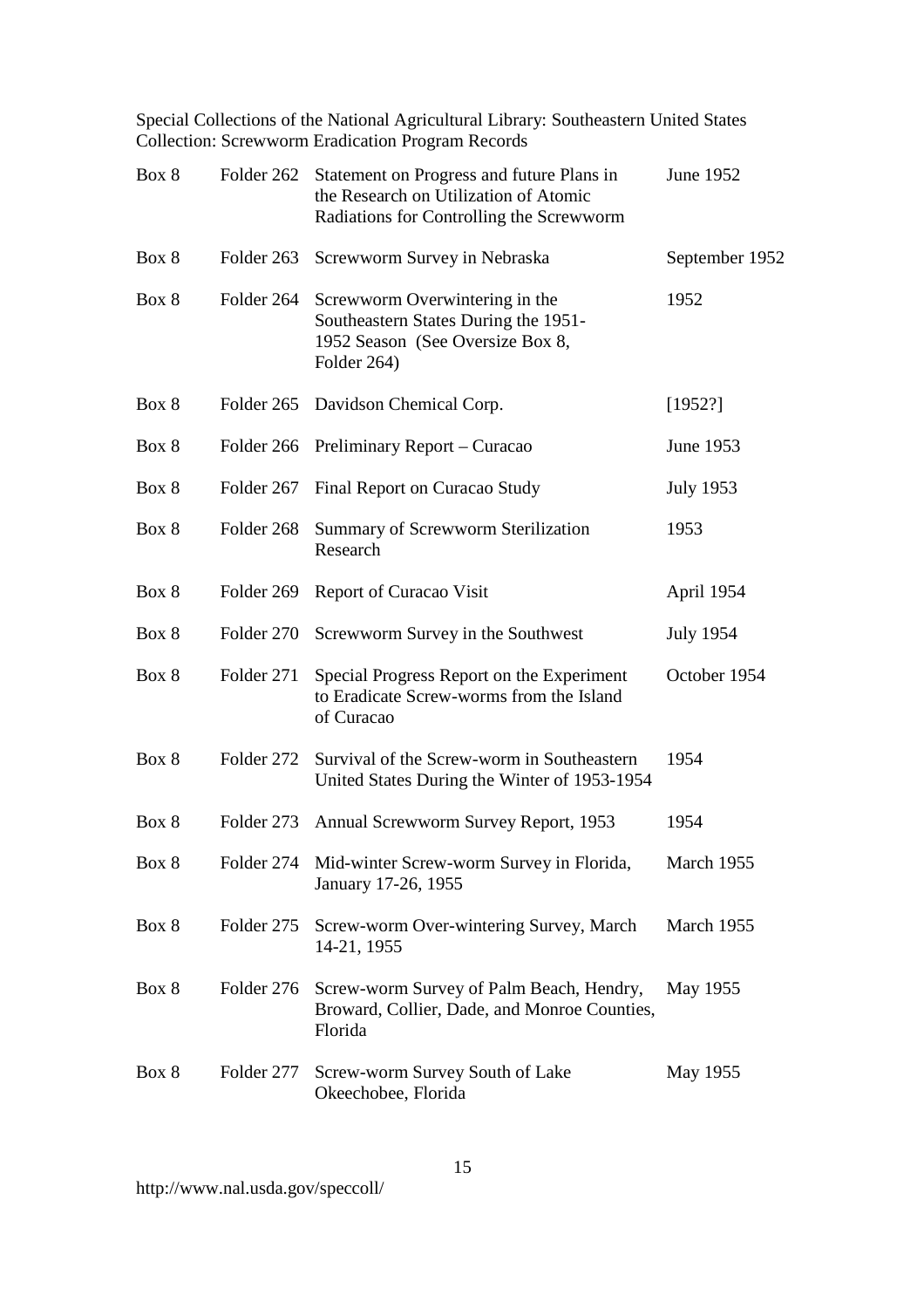| Box 8 | Folder 278 | Preliminary Report on an Attempt to<br>Associate Official Weather Records with<br>Survival of the Screw-worm in the Florida-<br>Georgia Area                          | June 1955        |
|-------|------------|-----------------------------------------------------------------------------------------------------------------------------------------------------------------------|------------------|
| Box 8 | Folder 279 | Special Report on Research with Information<br><b>Sheets on Dorex Air Recovery Products</b>                                                                           | January 1956     |
| Box 8 | Folder 280 | Screw-worm Activities in the Southeastern<br>States, Summer and Fall, 1955                                                                                            | February 1956    |
| Box 8 | Folder 281 | Screw-worm Project                                                                                                                                                    | March 1956       |
| Box 8 | Folder 282 | <b>Larval Rearing</b>                                                                                                                                                 | April 1956       |
| Box 8 | Folder 283 | Preliminary Statement of Methods and Costs<br>of a Screw-worm Eradication Program                                                                                     | April 1956       |
| Box 8 | Folder 284 | Screw-worm Overwintering, Southeastern<br><b>United States, 1955-1956</b>                                                                                             | May 1956         |
| Box 8 | Folder 285 | Screw-worm Activities, June, 1956, Orlando,<br>Florida                                                                                                                | June 1956        |
| Box 8 | Folder 286 | Project Screw-worm Redesign Concepts for<br>the Rearing of 50 Million Flies per Week,<br>ENCR No. 9 (See Oversize Box 10, Folder<br>361)                              | <b>July 1956</b> |
| Box 8 | Folder 287 | Screw-worm Activities, August, 1956                                                                                                                                   | August 1956      |
| Box 8 | Folder 288 | Fly Trapping in Southern Florida Test Area                                                                                                                            | September 1956   |
| Box 8 | Folder 289 | <b>Screw-worm Feeding Test</b>                                                                                                                                        | September 1956   |
| Box 8 | Folder 290 | Project Screw-worm Redesign Concepts for<br>the Rearing of 50 Million Flies per Week,<br>Addendum No. 1 to ENCR-9, an Analysis on<br>the Modified Larvae Rearing Step | October 1956     |
| Box 8 | Folder 291 | Influency of Frequency of Sifting, Holding<br>Temperature and Concentration on Pupation<br>of Screw-worm Larvae                                                       | November 1956    |
| Box 9 | Folder 292 | Field Test Comparing Release of Sterile<br>Screwworm Flies in 1-Mile Swaths and                                                                                       | January 1957     |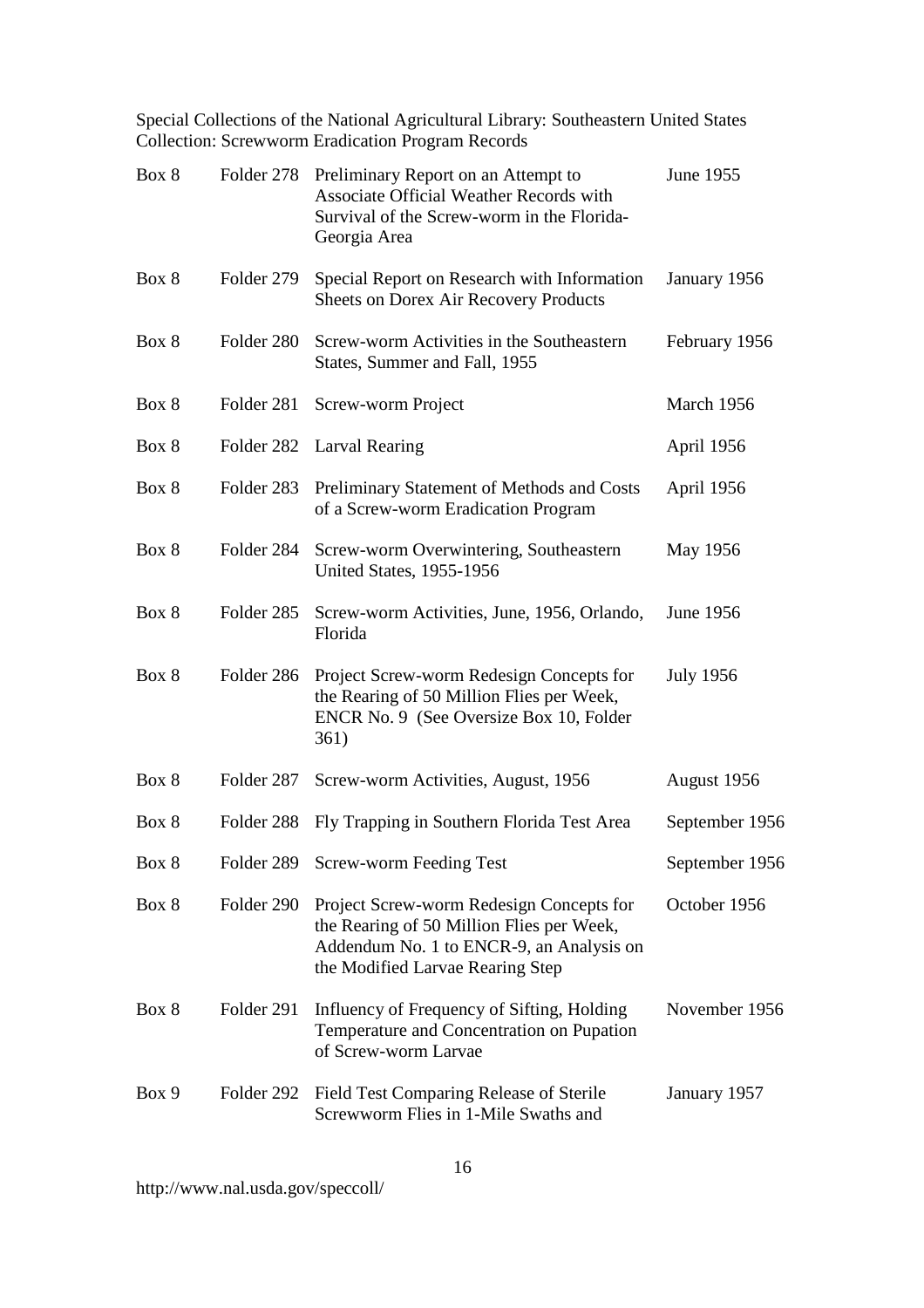#### 3-Mile Swaths

| Box 9 | Folder 293 | <b>Clewiston Field Test</b>                                                                                                  | January 1957     |
|-------|------------|------------------------------------------------------------------------------------------------------------------------------|------------------|
| Box 9 | Folder 294 | Screw-worm Summer Migration, 1956                                                                                            | January 1957     |
| Box 9 | Folder 295 | The Screw-worm Problem in Florida and<br><b>Comments on Eradication</b>                                                      | March 1957       |
| Box 9 | Folder 296 | Small Scale Screw-worm Operation to Study<br>Procedures in Eradicating the Insects by<br><b>Releasing Sterile Male Flies</b> | March 1957       |
| Box 9 | Folder 297 | Special Report – Screw-worm Activities                                                                                       | April 1957       |
| Box 9 | Folder 298 | Present Status of Screw-worm Research and<br><b>Plans for Eradication</b>                                                    | <b>July 1957</b> |
| Box 9 | Folder 299 | Research Needs for the Screw-worm<br><b>Eradication Program</b>                                                              | September 1957   |
| Box 9 | Folder 300 | Control of Screw-worm Larvae with Bayer<br>21/199 Applied as a 0.5% Sprary                                                   | November 1957    |
| Box 9 | Folder 301 | Larvicide Test, EQ355 vs. Bayer 21/199                                                                                       | December 1957    |
| Box 9 | Folder 302 | <b>Weekly Reports</b>                                                                                                        | December 1957    |
| Box 9 | Folder 303 | Research for the Screw-worm Eradication<br>Program                                                                           | 1957             |
| Box 9 | Folder 304 | Comparative Larvicide Test                                                                                                   | 1957             |
| Box 9 | Folder 305 | <b>Screw-worm Attractant Studies</b>                                                                                         | January 1958     |
| Box 9 |            | Folder 306 Report on Information Work                                                                                        | January 1958     |
| Box 9 | Folder 307 | Screw-worm Research and Eradication, New<br>Developments                                                                     | <b>July 1958</b> |
| Box 9 | Folder 308 | Station Annual Report, Orlando, Florida                                                                                      | 1958             |
| Box 9 | Folder 309 | The Research Background for Screw-worm<br>Eradication                                                                        | June 1959        |
| Box 9 | Folder 310 | Second Interim Report on Screw-worm Work                                                                                     | September 1959   |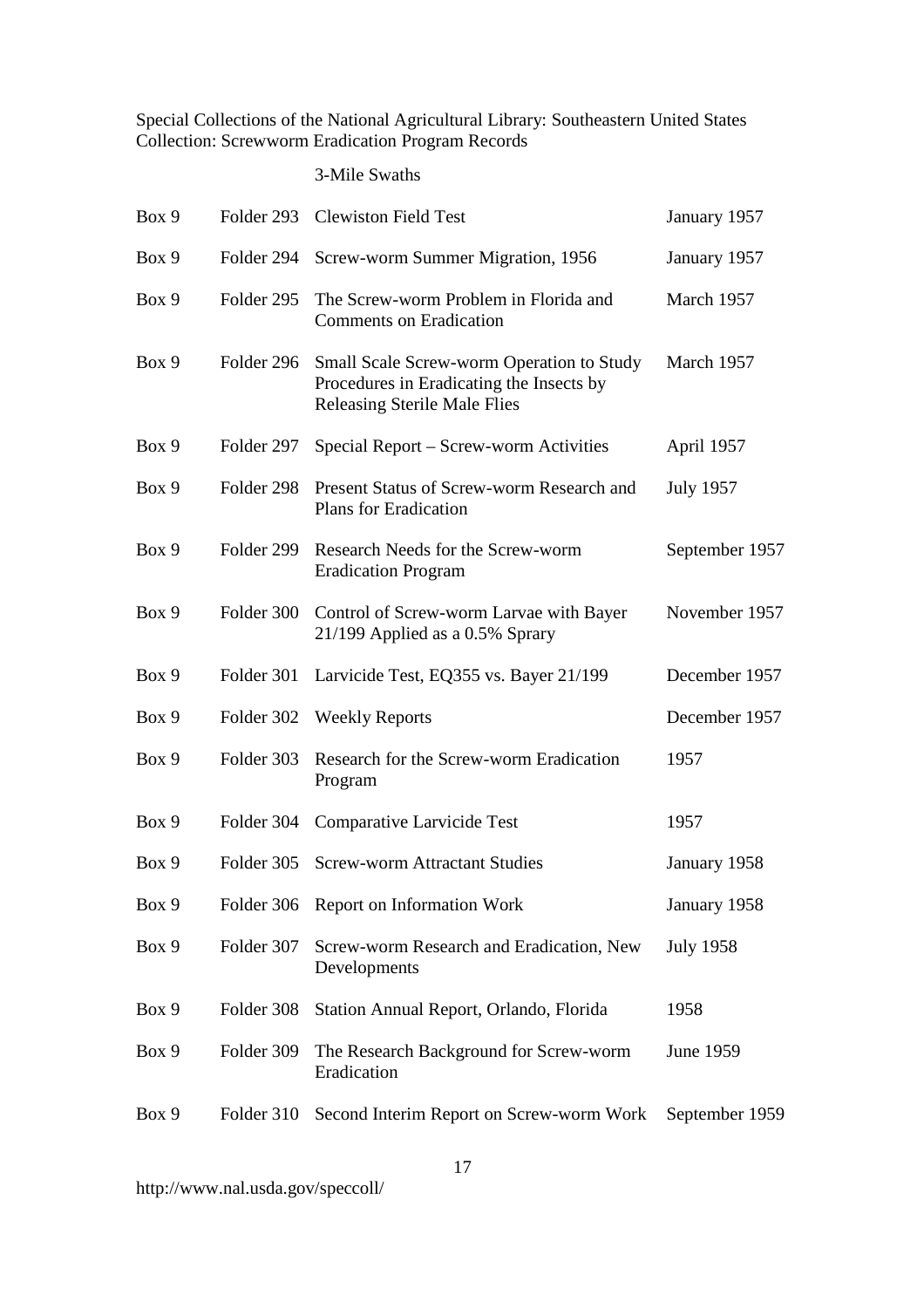| Box 9 | Folder 311 Progress Review in Techniques and New | November 1959 |
|-------|--------------------------------------------------|---------------|
|       | Developments During the State-Federal            |               |
|       | <b>Screwworm Eradication Program</b>             |               |

# **Series III. Administrative Documents. 1934-1957, n.d. 1 box.**

#### **Series III.A. Financial Materials. 1934-1957.**

| Box 9 | Folder 312 | <b>Financial Reports</b>                                                             | November 1934 |
|-------|------------|--------------------------------------------------------------------------------------|---------------|
| Box 9 | Folder 313 | <b>Expense Accounts</b>                                                              | 1935          |
| Box 9 | Folder 314 | Hotel Receipt and Sanibel and Captiva Island<br><b>Brochure</b>                      | November 1951 |
| Box 9 | Folder 315 | <b>Estimated Budget for Curacao Project</b>                                          | [1954?]       |
| Box 9 | Folder 316 | Lower River Colorado River Authority Basic<br>Large Lighting and Power Rates         | January 1957  |
| Box 9 | Folder 317 | [Estimate Funds]                                                                     | March 1957    |
| Box 9 | Folder 318 | Florida Screw-worm Estimate Expenses                                                 | June 1957     |
| Box 9 | Folder 319 | Revised Budget, April 12-June 30, 1957                                               | 1957          |
| Box 9 | Folder 320 | Expenditures of Screw-worm Program, July 1-<br>September 30, 1957                    | 1957          |
|       |            | Series III.B. Notes. 1953-1957, n.d.                                                 |               |
| Box 9 | Folder 321 | [Unidentified notes]                                                                 | [1953?]       |
| Box 9 | Folder 322 | <b>Captions of Photos</b>                                                            | November 1954 |
| Box 9 | Folder 323 | Personnel Attending Conference for<br>Discussion of Screwworm Eradication<br>Program | December 1957 |
| Box 9 | Folder 324 | [Unidentified notes]                                                                 | n.d.          |
|       |            | Series III.C. Safety Materials. 1957.                                                |               |
| Box 9 | Folder 325 | <b>Emergency Procedures</b>                                                          | April 1957    |
|       |            |                                                                                      |               |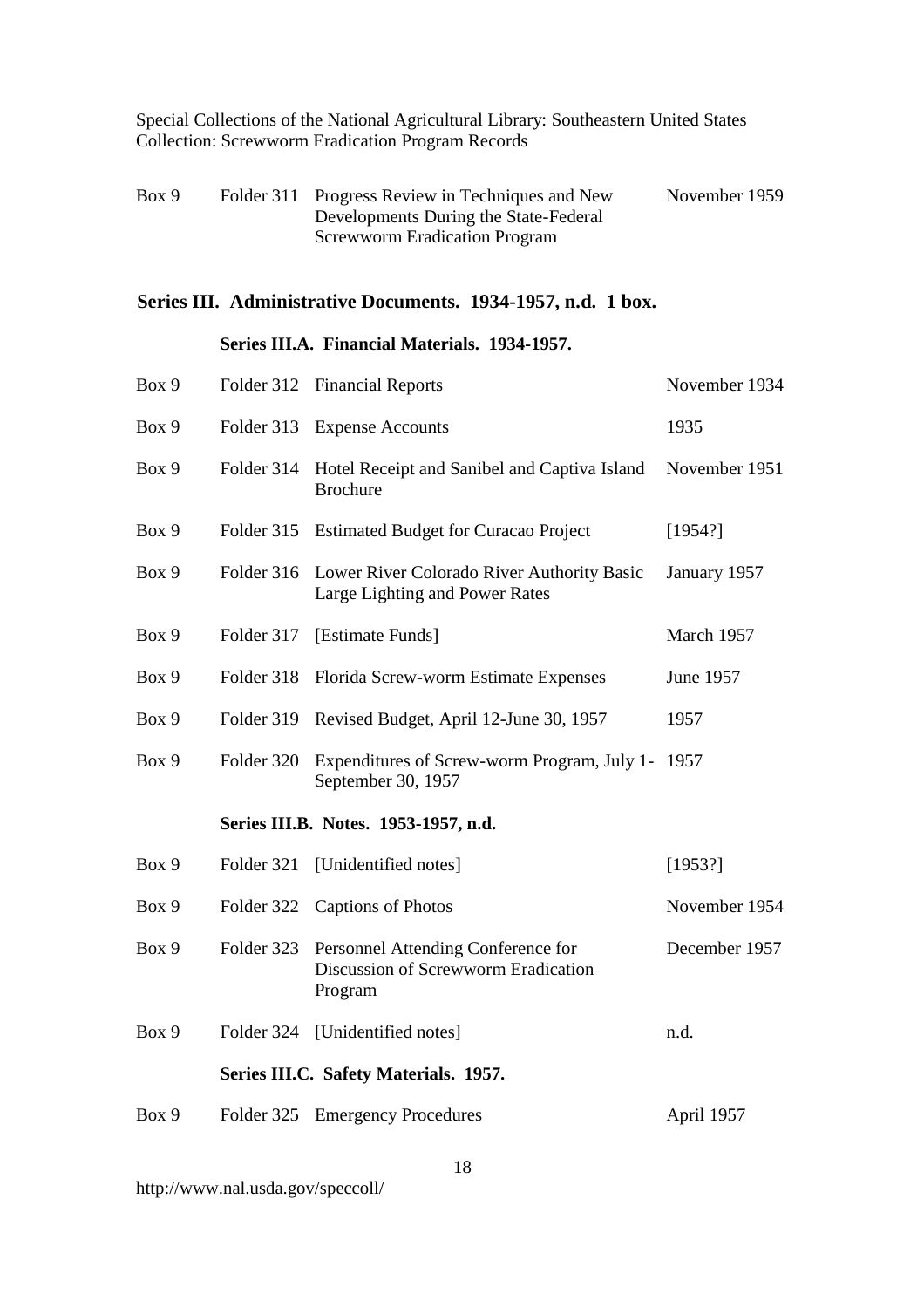| Box 9 |  | Folder 326 Training Film | November 1957 |
|-------|--|--------------------------|---------------|
|-------|--|--------------------------|---------------|

# **Series IV. Official Program Materials. 1947-1959. 1 box.**

#### **Series IV.A. Press Releases and Public Information. 1947-1958.**

| Box 9 | Folder 327 | A Statement on the Problem and Proposed<br>Fundamental Investigations for the<br>Screwworm Fly                                                                                     | March 1947    |
|-------|------------|------------------------------------------------------------------------------------------------------------------------------------------------------------------------------------|---------------|
| Box 9 | Folder 328 | Proposed Ecological Studies on Screwworms                                                                                                                                          | March 1953    |
| Box 9 | Folder 329 | Mathematical Modeling of a Screw-worm<br><b>Eradication Model</b>                                                                                                                  | November 1955 |
| Box 9 | Folder 330 | Need for Joint Work with a Screw-worm<br><b>Control Unit to Develop Operational Plans</b><br>for an Eradication Program                                                            | October 1956  |
| Box 9 | Folder 331 | Outline – Expanded Screw-worm Research                                                                                                                                             | 1956          |
| Box 9 | Folder 332 | <b>Screw-Worm Eradication Proposals</b>                                                                                                                                            | February 1957 |
| Box 9 | Folder 333 | Cooperative Agreement Between the Florida<br>Livestock Board and United States Department<br>of Agriculture, Agricultural Research Service,<br><b>Entomology Research Division</b> | 1957          |
| Box 9 | Folder 334 | Proposed Cooperation of Florida Inspection<br><b>Stations</b>                                                                                                                      | 1957          |
| Box 9 | Folder 335 | Justification for a Rolling Laboratory                                                                                                                                             | November 1958 |
|       |            | Series IV.B. Proposals. 1951-1959.                                                                                                                                                 |               |
| Box 9 | Folder 336 | Screw-Worm Surveys in the Southeastern<br>States 1944-1951 – Presented at the Meeting<br>of the Florida Entomological Society at Winter<br>Haven, September 14, 1951               | October 1951  |
| Box 9 | Folder 337 | Points to Make in Discussing a Program<br>of Screw-Worm Eradication                                                                                                                | February 1957 |
| Box 9 | Folder 338 | <b>Statement Relative to the Screw-Worm</b>                                                                                                                                        | March 1957    |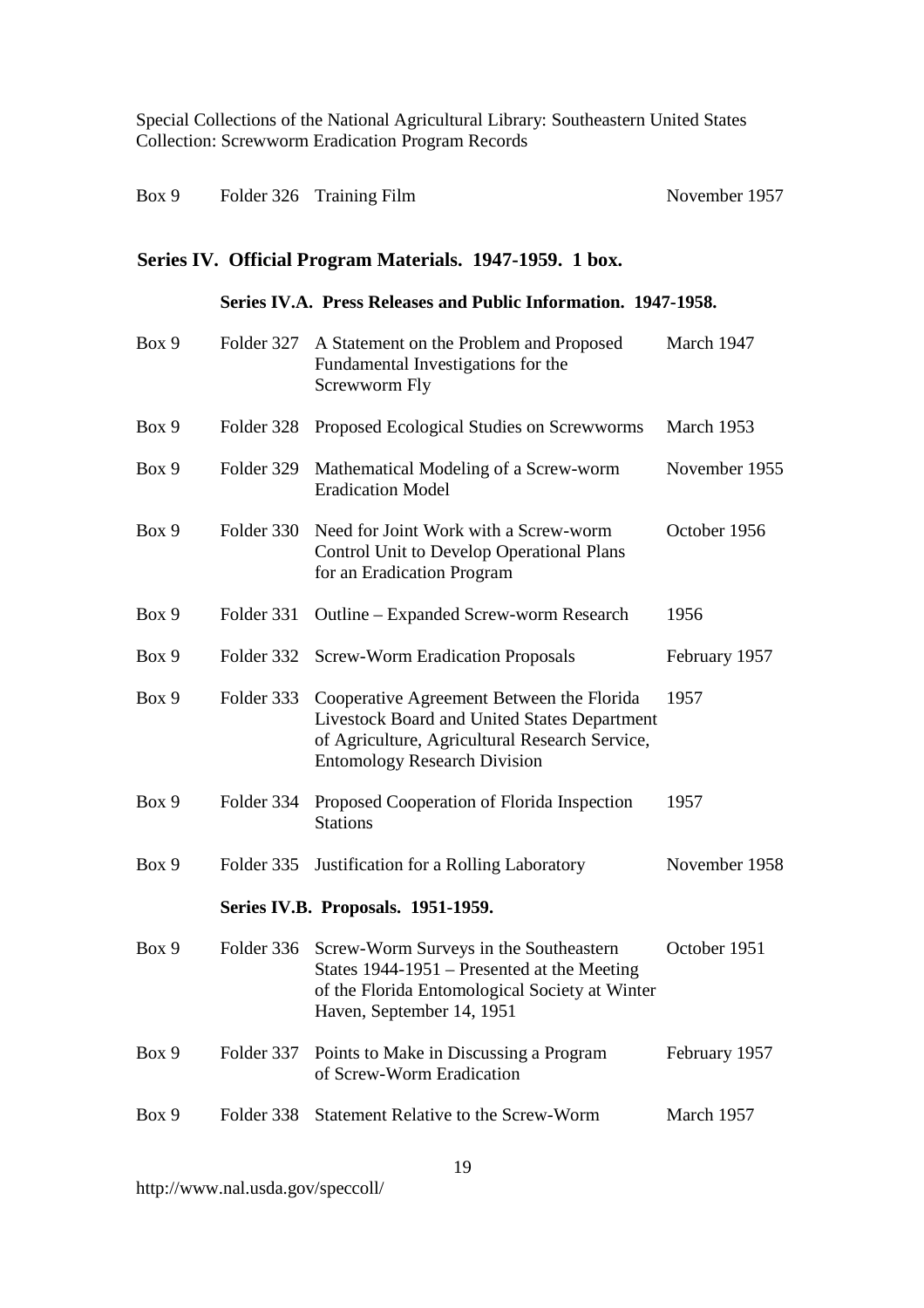Special Collections of the National Agricultural Library: Southeastern United States

|       |            | <b>Collection: Screwworm Eradication Program Records</b>                                           |                  |
|-------|------------|----------------------------------------------------------------------------------------------------|------------------|
|       |            | Problem in the Southeastern States                                                                 |                  |
| Box 9 | Folder 339 | Present Status of Screw-Worm Research and<br><b>Plans for Eradication</b>                          | <b>July 1957</b> |
| Box 9 | Folder 340 | Dedication of Sebring Fly Factory                                                                  | <b>July 1958</b> |
| Box 9 | Folder 341 | <b>Lecture Notes for Slide Series</b>                                                              | January 1959     |
|       |            | Series IV.C. Speeches and Presentations. 1952-1959                                                 |                  |
| Box 9 | Folder 342 | <b>Suggested Statement on Screwworm Research</b><br>for Use by Rural Papers and State Institutions | 1952             |
| Box 9 | Folder 343 | USDA Press Releases for May 7, October 9,<br>and November 29                                       | 1957             |
| Box 9 | Folder 344 | <b>Information Program for Screwworm</b><br><b>Eradication Campaign</b>                            | September 1957   |
| Box 9 | Folder 345 | <b>Aerial Flights</b>                                                                              | 1957             |
| Box 9 | Folder 346 | Joint Field Studies Between Mexico and U.S.                                                        | April 1959       |
| Box 9 | Folder 347 | USDA Press Releases for June 3, June 22,<br>August 20, October, 27, and December 11                | 1959             |
|       |            | Series IV.D. Published Writings. 1951-1957.                                                        |                  |
| Box 9 | Folder 348 | Screw-Worm Survey in the Western United<br><b>States</b> , 1950                                    | <b>July 1951</b> |
| Box 9 | Folder 349 | Organization of Research in the Biology<br>Division of Oak Ridge National Laboratory               | 1951             |
| Box 9 | Folder 350 | Publication E-813                                                                                  | March 1953       |

http://www.nal.usda.gov/speccoll/

Box 9 Folder 351 Reader's Digest Article 1957

Box 9 Folder 352 Reader's Digest Article [draft] 1959

Control

Box 9 Folder 353 Questions and Answers about Screwworm May 1957